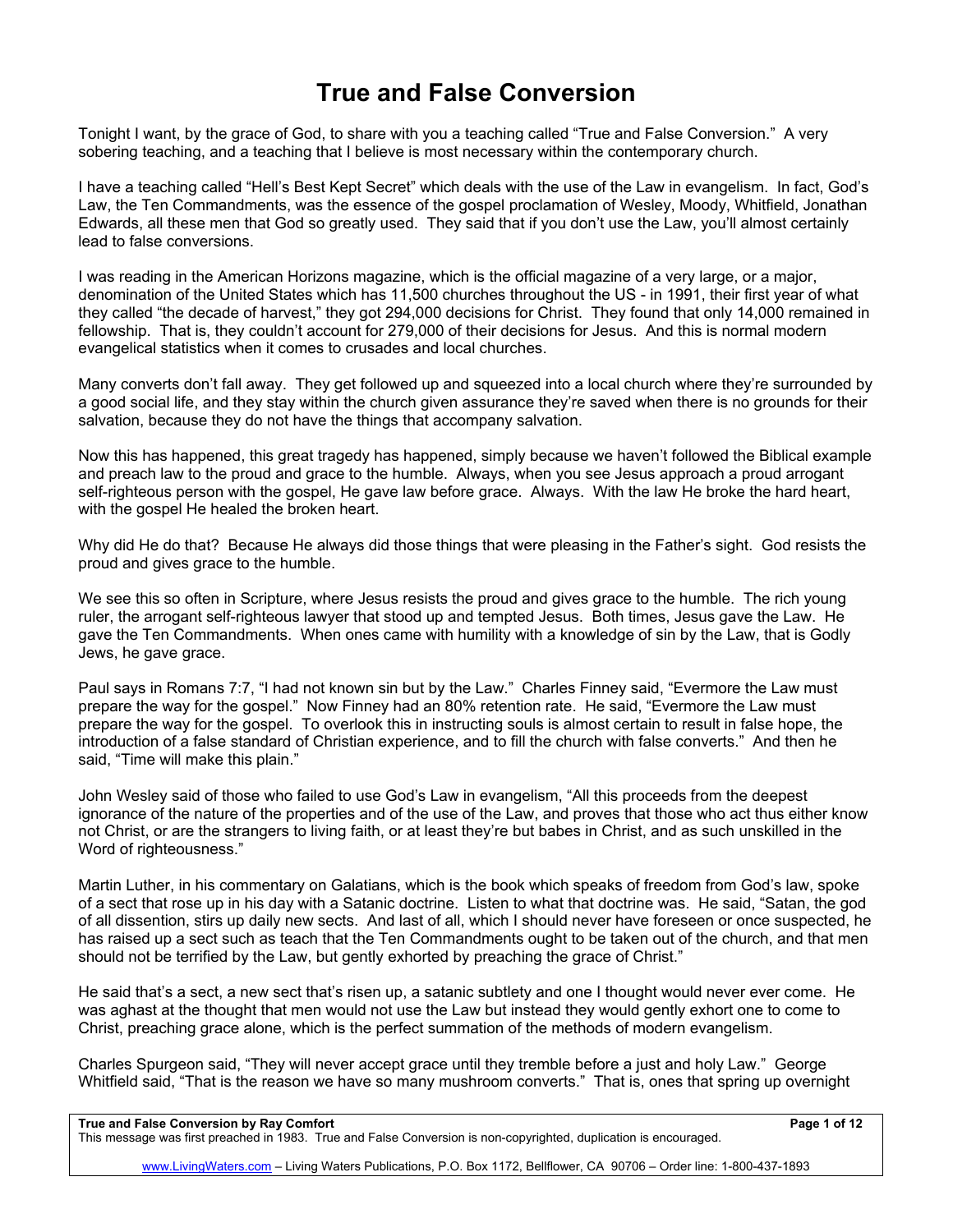and disappear because their stony ground is not plowed up. They've not got the conviction of the Law. They are "stony ground hearers" or "false conversions."

Now with those thoughts, by way of reduction, let's look at Romans 7:4. "Wherefore my brethren you are become dead to the Law by the body of Christ; that you should be married to another, even Him who is raised from the dead, that we should bring forth fruit unto God."

In the book Hell's Best Kept Secret, we give an illustration of a speedster who drove through a town at a dangerous speed of 120 mph. He was drunk, there was no law against speeding, so the town council gathered and passed a law stating that 60 mph was the maximum speed, and any transgressors would be fined \$100 for every mph over the speed limit. The speedster comes back. He's apprehended by the law. He stands in front of the judge, who was his own father, the town's only judge. He was proclaimed guilty. He had no money, no words of defense, he couldn't raise the money for the \$6000 fine, so he was thrust into prison. As he waited in prison, his father arrived, opened the door and told his son that he had sold all his goods to raise the \$6000, he paid the fine himself, and that he was free to go.

Now, after such a display of love, such sacrifice on behalf of the father, what would the son's attitude be to the law? Well, firstly, the law has been satisfied. As soon as the fine was paid, he was free to go. He could smile at the law. The judge could say, "you're free." The law had no demand on him whatsoever because of the sacrifice and payment of the father. The law was satisfied.

And what's his reaction to the father? What is his attitude? Well, he's filled with gratitude at such sacrifice and a brokenness that his father would do such a thing for him despite his transgression. And now he lives in honor of the father. He wants to live for the father's will.

Listen to the attitude of a believer to the Law. Romans 7:4 again, "Wherefore my brethren you also are become dead to the Law by the body of Christ." There was the father's sacrifice. That's what appeased God's Law. "Christ redeemed us from the curse of the Law being made a curse for us." "You are become dead to the Law by the body of Christ." The Law has no demand upon the believer. "There is no condemnation to them that are in Christ Jesus, who walk not after the flesh but after the Spirit." "That you should be married to another, even Him who is raised from the dead, that you should bring forth fruit unto God."

So the true believer brings forth the fruit of a new lifestyle, a lifestyle that is pleasing in the sight of Almighty God. If we are rooted and grounded in Christ, it should be evident. Jesus said, "I am the vine, you are the branches. He that abides in Me and I in him, the same brings forth much fruit." Colossians 1, speaking of the gospel, says "the gospel brings forth fruit in the believer."

Okay, what does the Bible mean when it speaks of fruit? Specifically? Well, #1, the fruit of repentance (Matthew 3:8). Zacchaeus had "more than tears." He said, "Behold, Lord, if I've wronged anyone I'll pay him back fourfold. I'll give half my goods to the poor." He knew God's Law. He was a Godly Jew. That's what brought him to Christ. It was the schoolmaster to bring him to Christ as a Godly Jew, knowing God's Law. Or should I say, "a Jew that was humbled by the Law." He said, "Behold, Lord, if I've wronged anyone I'll pay back fourfold," which is what the Law demanded.

I remember reading some years ago about a store that said in a newspaper they found a brown paper bag outside their door on a Monday morning. They opened it up and there was a pair of pants and a note that said, "I stole these from you on Friday, became a Christian on Sunday. Here's the pants Monday. I'm sorry." That's fruit of repentance.

Secondly, the fruit of good works. John Wesley said, it was Colossians 1:10, John Wesley said, "Do all the good you can, by all the means you can, in all the ways you can, in all the places you can, to all the people you can, as long as you ever can."

Now if anyone was zealous for evangelism, it was John Wesley. He had a zeal that turned the United Kingdom upside down. But he said, "Do all the good you can" because he saw in Scripture that good works are a legitimate tool in evangelism.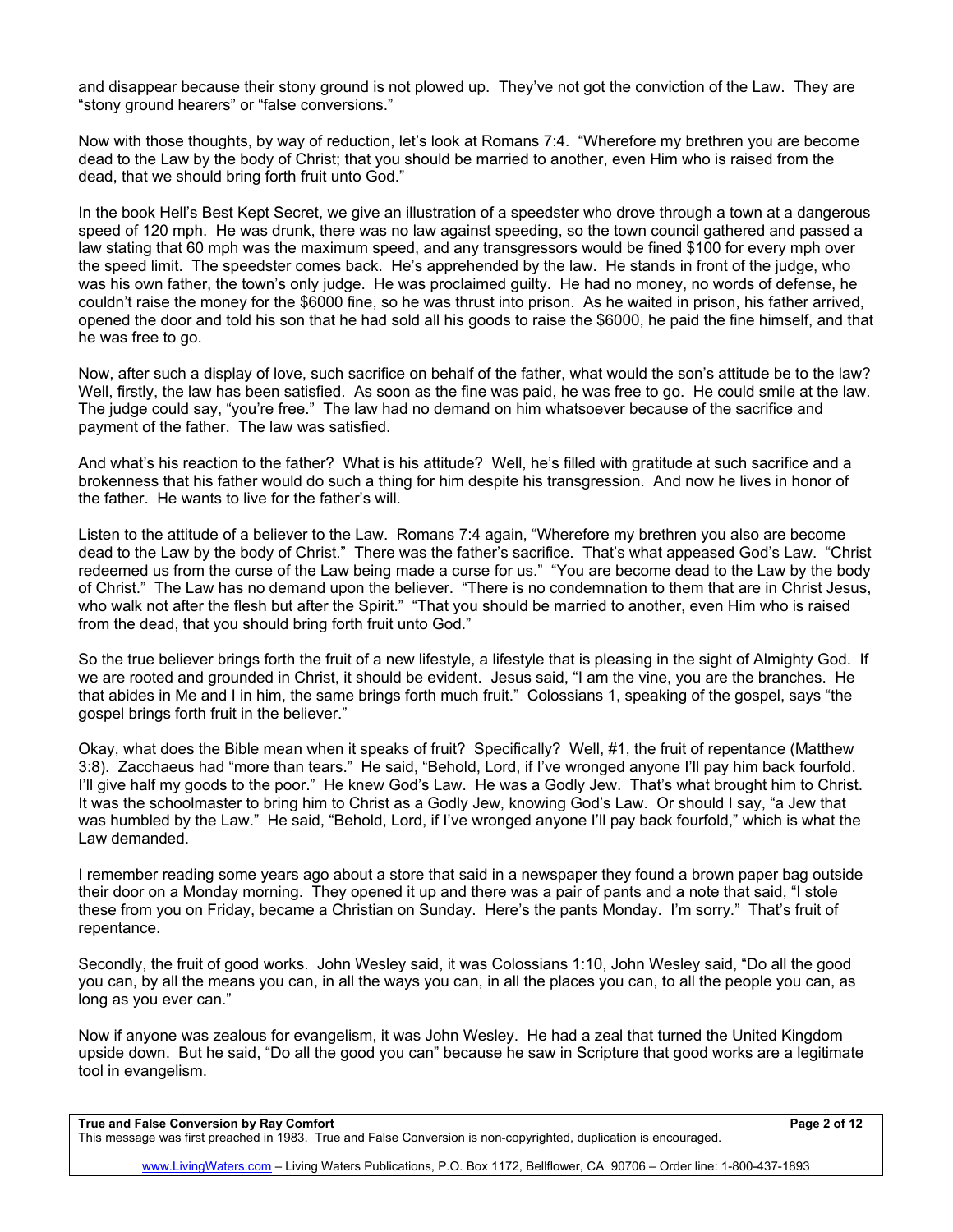Now the modern church, because of what's happened to some fiery Christian organizations over the years that have got into social work, they've noticed they've become lopsided, and they've steered away from good works. And yet the Bible says in the book of Titus, "Let those who of you who have believed in God be careful to maintain good works." Jesus said, "Let your light so shine before men that they may see your good works and glorify your Father which is in Heaven."

When I was first a Christian, I was... I could be considered by the world as a fanatic. I mean, really fanatical. I haven't changed at all. And I used to make leather jackets and suede coats to order for people for years. I made about 1500 over a ten-year period, and I followed in my father's footsteps. You know who the first one was to make a leather jacket? Genesis tells us. God made... clothed Adam and Eve in the skins of animals. Not caveman stuff. Fully lined, with covered buttons. I mean class. When God does something, He does it properly.

And I actually had this in a brochure that I had, and it just said that. "God was first to kill an animal and clothe man in the skins of animals." And I said I was following in my Father's footsteps, and led through the covering that God offers through Christ.

But on the window of my store, I had about a 10 foot by 8 foot window to let in the natural light. I had a Hare Krishna guy got soundly saved. The thing that brought him to Christ, I said "Was it the preaching, what was it?" And he says, "It was the handshake." Feel a Christian shook his hand, he just felt a genuineness, and gave some consideration to the claims of the Gospel, gave his life to Christ, and within half an hour he's eating a T-bone steak. I mean, really set free.

And he said… I said, "Ron, what do you do for a living, what did you do?" He said, "I'm a sign writer." I said, "Really?" And I got him to, on a 10 foot by 8 foot piece of board, to sign write John 3:1-16. And I put it on my window. Incredible amount of work for the poor guy. And he said night after night he was doing this sign. And one night he was very discouraged because it was kind of half an hour per letter to get it right. And he stood back, he felt quite discouraged, he stood back and he read the words, "No man can do these signs that you do unless God is with him," and he was greatly encouraged by the Lord.

Anyway, I put this sign up in the window, and I had on the door, "Behold I stand at the door and knock," a lot of Scriptures. And I shared the entrance with a barber. And this barber called me to him one day, and he says, "Ray, I've got to tell you something." He said, "Guys come into my store, they sit down in the seat, and they turn back here, and they just say with utter disgust and contempt, 'What a fanatic next door.' And they just couldn't say anything more, and nausea consumed them."

But he said, "A number of months ago when you put out a book called *My Friends Are Dying* and got into drug prevention work, the same guys would come into the store, sit down for a haircut, and say 'Doing a good job, that young man next door.'"

And all that was happening was the fruit of 1 Peter 2:15. Listen to it. "For so is the will of God that by your welldoing you may put to silence the ignorance of foolish men." "For so is the will of God that by your well-*doing* you may put to silence the ignorance of foolish men." If you're a Christian who is rich in good works, people will say, "I don't believe what he believes, but boy I can see that he's genuine." You'll put them to silence, you'll stop their mouth by your good works.

And I saw this a number of years ago. So as an assistant pastor of a local assembly, I said, "Let's get into good works." So I went to a place that sold vegetables, I said "Look, I want to give away 100 bags of vegetables around our local church." I said, "Can you supply us?" They said, "Yeah. If you let us put our name on the bag, we'll give you a good deal. In fact, we'll give you double." So what they did, is they gave us a bag about three feet high packed full of carrots, cabbages, all sorts, corn, all sorts of vegetables, and they put their name on it.

And then we got on a truck, we put a letter on each bag that said something like, "Dear friend." It didn't say, "Greetings in the wonderful name of Jesus," there was nothing Christian on it at all. "Dear friend or neighbor, we're concerned about you, we care about you, we're a local church in your area. If we can help mow your lawn, trim your hedge, if there's anything we can do to help you, please call on us. We're here for your benefit. Yours, sincerely," and just signed it. Put that at the top of the bags, then put them at the gates of 100 homes. Now I said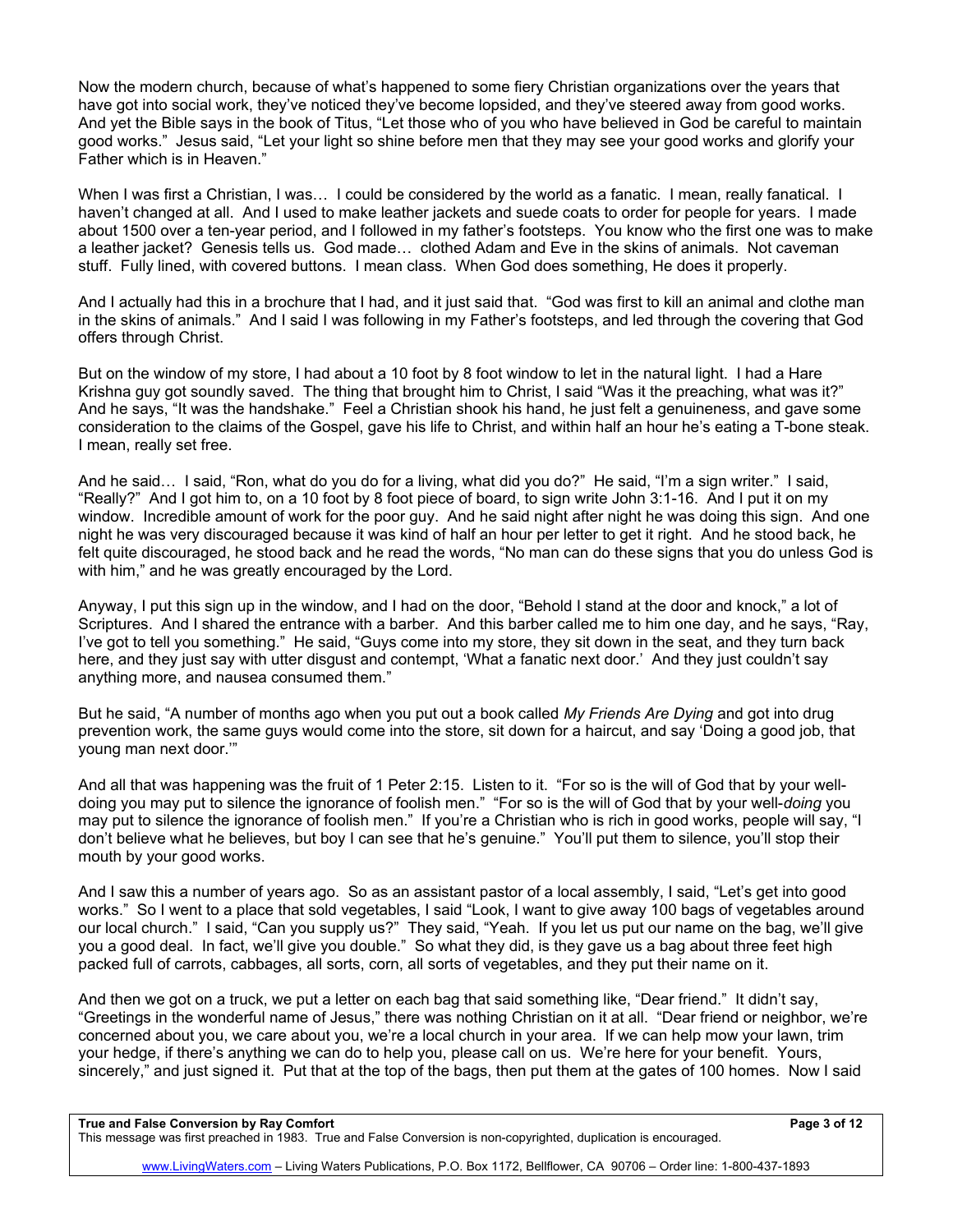to the guys putting them there, "Don't knock on the door, don't get into a conversation, don't let anyone think you're trying to get a foot in their door."

The reaction was incredible. We had people stop us on the street and burst into tears. One woman burst into tears of gratitude. Another woman said, "I have been in this area 60 years, and this is the first time the local church has done anything for me." Another one said, "I'm an atheist, but I just want to wish you all the best in the community."

Another guy, his girlfriend made a commitment to the Lord, and told him. He put his fist into the wall with anger because he was a professing atheist and he saw an evident token of the love of God in those vegetables, and he could not handle it. He just went "umph" like that. I mean, it was just such a powerful thing. One woman, as I said, she said, "I couldn't believe these vegetables were mine." Two bucks, is what that bag of vegetables cost. Two dollars. "For so is the will of God that by your good works you put to silence the ignorance of foolish men." "Let your light so shine before men that they may see your good works and glorify your Father which is in Heaven." The fruit of good works.

Number three, the fruit of thanksgiving (Hebrews 13:15). I mean, if you're soundly saved, there should be a cry within your heart, "thanks be to God for the unspeakable gift." If there isn't the fruit of thanksgiving, if there isn't a gratitude burning in your soul, you may not be saved.

Number four, the fruit of the Spirit (Galatians 5:22). It should be evident in, "love, joy, peace, patience, goodness, gentleness, faith, meekness, and temperance."

Number five, the fruit of righteousness (Philippians 1:11). There should be the fruit of that which is right, the fruit of righteousness in your lifestyle. Remember Matthew 3:10 says, "every tree that brings not forth good fruit will be cut down and cast into the fire." Therefore as Christians, in our evangelistic endeavors, we should do everything we can not just to get decisions, not just to get church members, youth group members, but to produce fruit-bearing commitments to Christ, because "every tree that brings not forth good fruit will be cut down and cast into the fire."

So what we're going to do is look at Matthew 4:3 to get an insight into what hinders and what produces genuine fruit. Mark 4, should I say, Mark 4:3.

Now when the Bible says, "behold," what it's doing is blowing a little trumpet and saying, "this is important." When Jesus said words like, "harken," it was a little trumpet. In verse 3 of Mark 4, Jesus uses both words. This is a double trumpet, so this is incredibly important.

He said, "Hearken; Behold, there went out a sower to sow: And it came to pass, as he sowed, some fell by the way side, and the fowls of the air came and devoured it. And some fell on stony ground, where it had not much earth; and immediately it sprang up, because it had no depth of earth: But when the sun was up, it was scorched; and because it had no root, it wither away. And some fell among thorns, and the thorns grew up, and choked it, and it yielded no fruit. And other fell on good ground, and it did yield fruit that sprang up and increased; and brought forth, some thirty fold, and some sixty, and some a hundred. And he said to them, He that has ears to hear, let him hear."

"And when he was alone, they that were about him with the twelve asked of him the parable. And he said unto them, Unto you it is given to know the mystery of the kingdom: but unto them that are outside, all these things are done in parables: That seeing they may see, and not perceive; and hearing they may hear, and not understand; lest at any time they should be converted, and their sins should be forgiven them."

"And he said to them, don't you know this parable? How then will you know all parables? The sower is the sower of the word. And these are they by the way side, where the word is sown; but when they have heard, Satan comes immediately, and takes away the word that was sown in their hearts. And these are they in like manner which are sown on stony ground; who, when they have heard the word, immediately receive it with gladness; And have no root in themselves, and so endure but for a time: afterward, when affliction or persecution arises for the word's sake, immediately they are offended. And these are they which are sown among thorns; such as hear the word, And the cares of this age, and the deceitfulness of riches, and the lusts of other things entering in, choke the word, and it becomes unfruitful. And these are they which are sown on good ground; such as hear the word, and receive it, and some bring forth fruit, some thirty fold, some sixty, and some a hundredfold."

## **True and False Conversion by Ray Comfort Page 4 of 12**

This message was first preached in 1983. True and False Conversion is non-copyrighted, duplication is encouraged.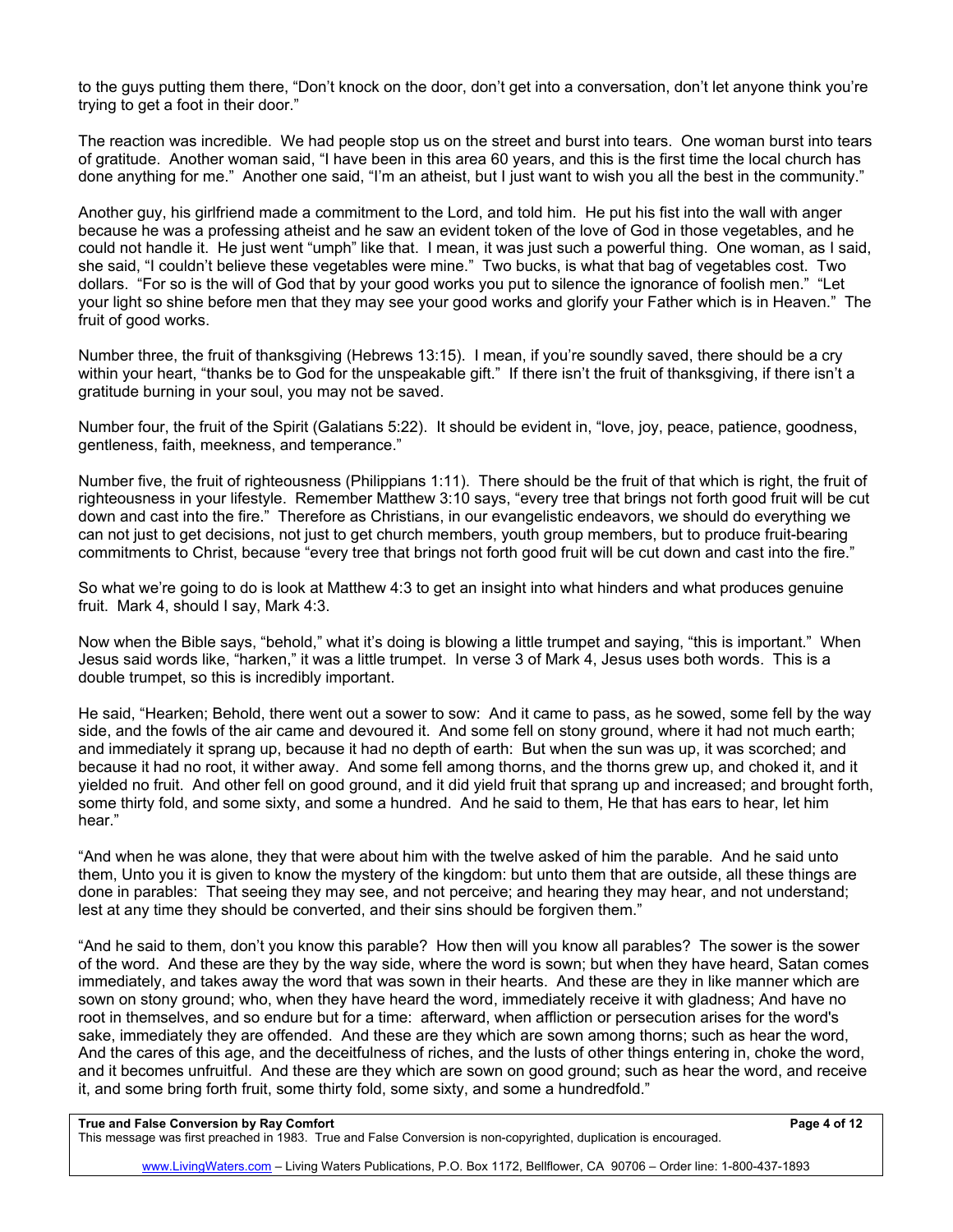Verse 13, I think is one of the key verses in the entire Bible. Jesus said to them, "Don't you know this parable? How then will you know all parables?" In other words, the parable of the sower is the key to unlock the mystery of all the other parables. When you and I get a grip on the understanding that the parable of the sower is about true and false conversion, stony ground hearer, thorny ground hearer, good soil hearer, two false, one genuine, then we begin to understand the other parables, that there are true and false conversions. The good fish, and the bad fish, the true and the false. The foolish virgins, the false, the wise virgins, the true. The man who built his house on rock, the genuine convert. The man who built his house on sand, the false convert.

See I used to think the foolish man who built his house on sand was the unbeliever. No, you read what Jesus said. He said, "he that hears my sayings and *does not obey them* is like a foolish man who built his house on sand." The ungodly don't hear the saying of Jesus. Most of them know "judge not lest you be judged," and the golden rule, "do to others as you'd have them do to you." And both, they're twisted, they don't understand them.

No, the church is filled with people who *hear* the sayings of Jesus and don't obey them. They don't evangelize, even though Jesus said, "you are my witnesses," "let your light shine before men," "go unto all the world and preach the gospel to every creature." They don't. They are like the man who built his house on sand.

Now using the harmony of the gospel, and the parable of the sower is also Luke 13, sorry, Luke 8 and Matthew 13, using the harmony of the gospel we're going to look at the six characteristics of a false convert, the stony ground hearer.

Firstly, with a false convert, according to Mark 4:5, there are immediate results. They don't weigh the issues. The gospel they hear is not a gospel that's preceded by the Law. They're not made to tremble before the throne of a holy God. They're told they need to get assurance they're going to Heaven. They think they're already going to Heaven. Most people think that. Why? They go about to establish their own righteousness, being ignorant of the righteousness which is of God.

62% of Americans believe in a literal Hell, but they don't believe they're going there. They think they're too good. Now that's human nature. "Every man will proclaim his own goodness." "There is a way that seems right to man, but the end thereof is the way of death." The modern gospel says, "You need to have assurance that you're going to Heaven. You shouldn't go to Hell. You need to come and give your life to Christ. You must have faith in Jesus," and they preach Christ crucified.

So the sinner thinks he deserves Heaven anyway, comes and gives his heart to Jesus, and gets assurance he's going to Heaven. He's got no understanding of sin because Paul said, "I had not known sin but by the Law." 1 John 3:4 says, "sin is transgression of the Law." He's given assurance that he's saved, he's followed up, he's set in a church, he finds new friends, a new lifestyle, gets ahold of his alcohol problem, deals with it, and things go sweet.

And there's still no repentance, and when there's no understanding of sin, there is no Godly sorrow, which works repentance. And Jesus said, "Unless you repent, you will perish." And the church is filled with people who have assurance of salvation when it's not Holy Ghost assurance. These ones don't weigh the issues. It's easy to get a decision from them because the bait of eternal life is hung in front of them.

Secondly, there is a lack of moisture (Luke 8:6). There is no thirst for God, for the living God.

Thirdly, there's no root in themselves (Matthew 13:6). There is no depth of Godly character.

Number four, they receive the Word with gladness. Again, there's no Godly sorrow because the Law hasn't been brought to them that they might see themselves in truth. God's Law is like a mirror. When there's no mirror, you can go around the whole day, if someone doesn't tell you, and have a dirty face. You've got no idea.

Each day, every one of us looks in the mirror to see the state. You get up in the morning, look in the mirror to see what damage has been done during the night. I mean, there's no greater evidence that we're in a fallen creation as looking in the mirror first thing in the morning. I mean, we rest ourselves after a hard day. So in the morning, you should be rested. No, the eyes are puffy, you say, "Ugh… oh…"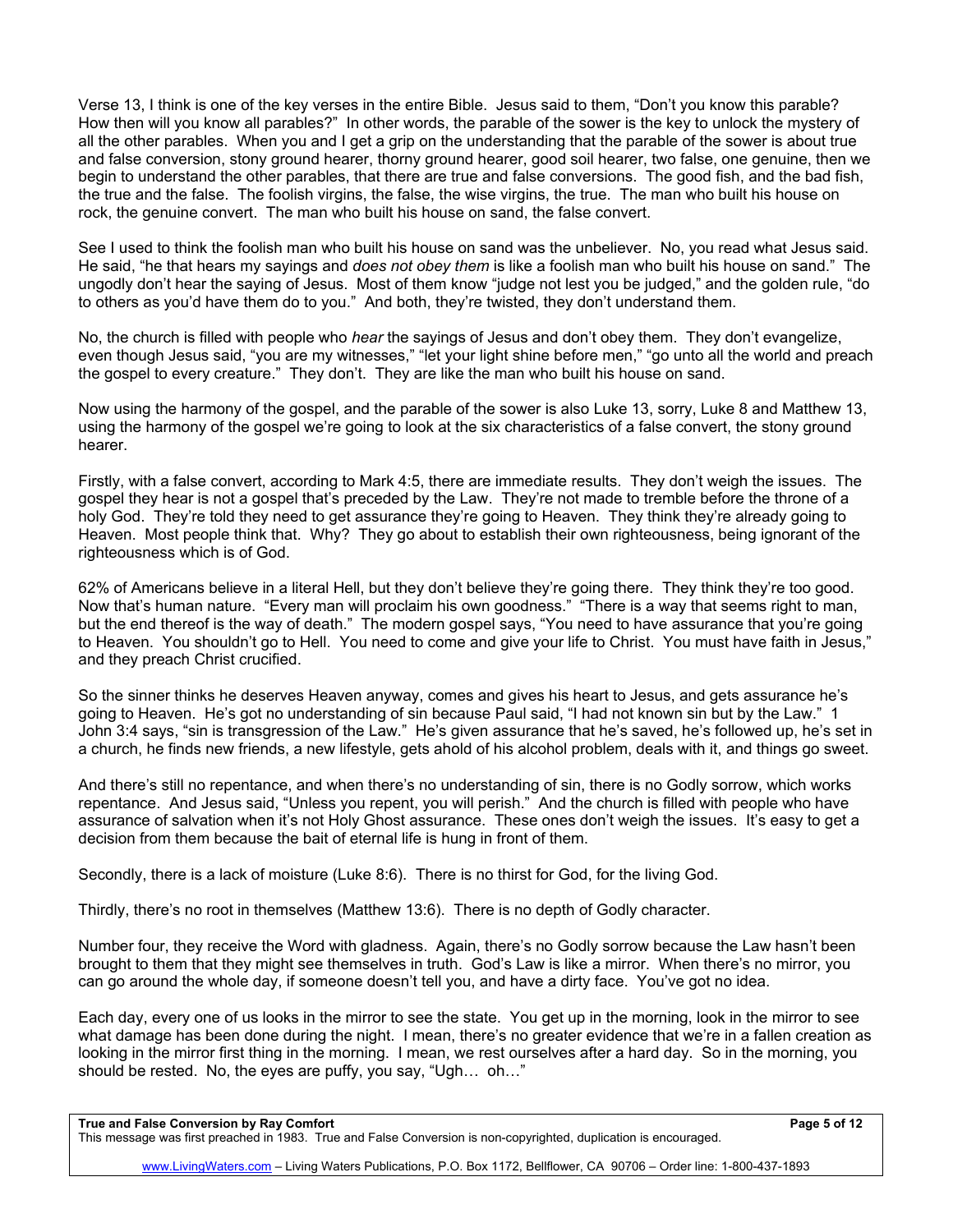They don't look into the perfect Law of liberty and see themselves in truth. God's Law is like a mirror. Therefore, they don't go to the water of the blood of Christ to wash, because they don't see themselves as in desperate need of God's forgiveness. Paul said, "by the commandment, sin became exceedingly sinful." (Romans 7:13). So they receive the Word with gladness (Mark 4:16).

Number five, they receive the Word with joy. Their laughter isn't turned to mourning, and their joy isn't turned to heaviness (Matthew 13:20).

And Number six, for a while they do believe. (Luke 8:13). There is a genuine false conversion experience. For a while they do believe.

Now let's look on the overhead projector at this picture which is a picture of two plants. The plant, or pl**a**nt, on the left is strong and healthy looking. The plant on the right is kind of small. And if you had to make room in your garden because you lack room, most of us would probably make the judgment, "Well the little fellow has to go because the big plant's doing well."

But then let's look at picture number two. We see the sun has come out and it's causing our big, strong, healthy plant to wither and yet the little plant seems to be "doing quite well, thanks." And let's look at picture number three, what we couldn't see, and we see the reason the big plant was withering and the little plant was prospering, because under the soil beneath the big plant was bedrock. The soil could not find… the root could not find depth of root because there was a lack of soil, it was rock. The little plant was small because beneath the soil it was sending its roots in deep searching for moisture.

Now can you see that is was the sunlight that revealed what you and I couldn't see, the soil condition of the plants? Can you see that? It was the sunlight that was instrumental in revealing what you and I couldn't see, the soil condition of the root system of the plants.

Now in the spiritual, the plant is the regenerate life of the professing believer. The soil is his heart condition. In the spiritual, the sunlight is tribulation, temptation, and persecution. Matthew 13:21, tribulation. Luke 8:13, temptation, and persecution, Mark 4:17. Just as in the natural, it was the sunlight that revealed the plants' soil condition, what was going on where we can't see, in the spiritual the thing that reveals what you and I can't see in the life of the professing believer, is tribulation, temptation, and persecution.

Now, if you are seeking to have a house plant prosper and grow, the worst thing you can do is hide it from the sunlight. Okay, you've spent 15 dollars on a really nice house plant, you say "boy this cost me a bit of money. I'm going to look after this. It goes straight into the cupboard." Nice, warm, dark cupboard. No, that's the worst thing you can do. You don't want to shelter a plant from the sunlight. If it's in good soil, if it's got plenty of room, and it's got access to moisture, you know the sunlight is going to prosper it. It is not going to kill it.

Now in the same way, the worst thing that you and I can do with a new believer is shelter him from the sunlight of tribulation, temptation, and persecution. That is the worst thing you can do. When we say, "Well, so-and-so has just given his heart to Jesus in prison, he comes out on Tuesday, let's be there to pick him up, to keep him from temptation, to keep him away from his old friends. And when he has trials, let's make sure we look after him." No, that's the worst thing you can do. If he's genuine, he is going to grow, if he's false he's going to wither and die.

A number of years ago when Russia was in persecution against Christians, I heard there was a prayer meeting among a number of professing Christians. And suddenly, the doors burst open, there were two fully armed Russian guards, and they said in Russian, "Get out of this place if you're not willing to die for your faith." And half of the professing Christians just got up and left. They just ran. And then when the doors closed, the guards put down their guns, took off their hats, sat down and said, "Praise the Lord, we're just sorting out the sheep from the goats before we'd risk fellowship."

Now God doesn't normally use the Russian guard method. He uses open up the ground and swallow them up method. You see, if there was severe persecution that came to the church, what it would do is that it would rid the church of murmurers and complainers. But more, those that cause division, and those that (?????) the Spirit. But more, and I think more importantly, if severe persecution came to the church, it would show the stony ground hearer the error of his ways.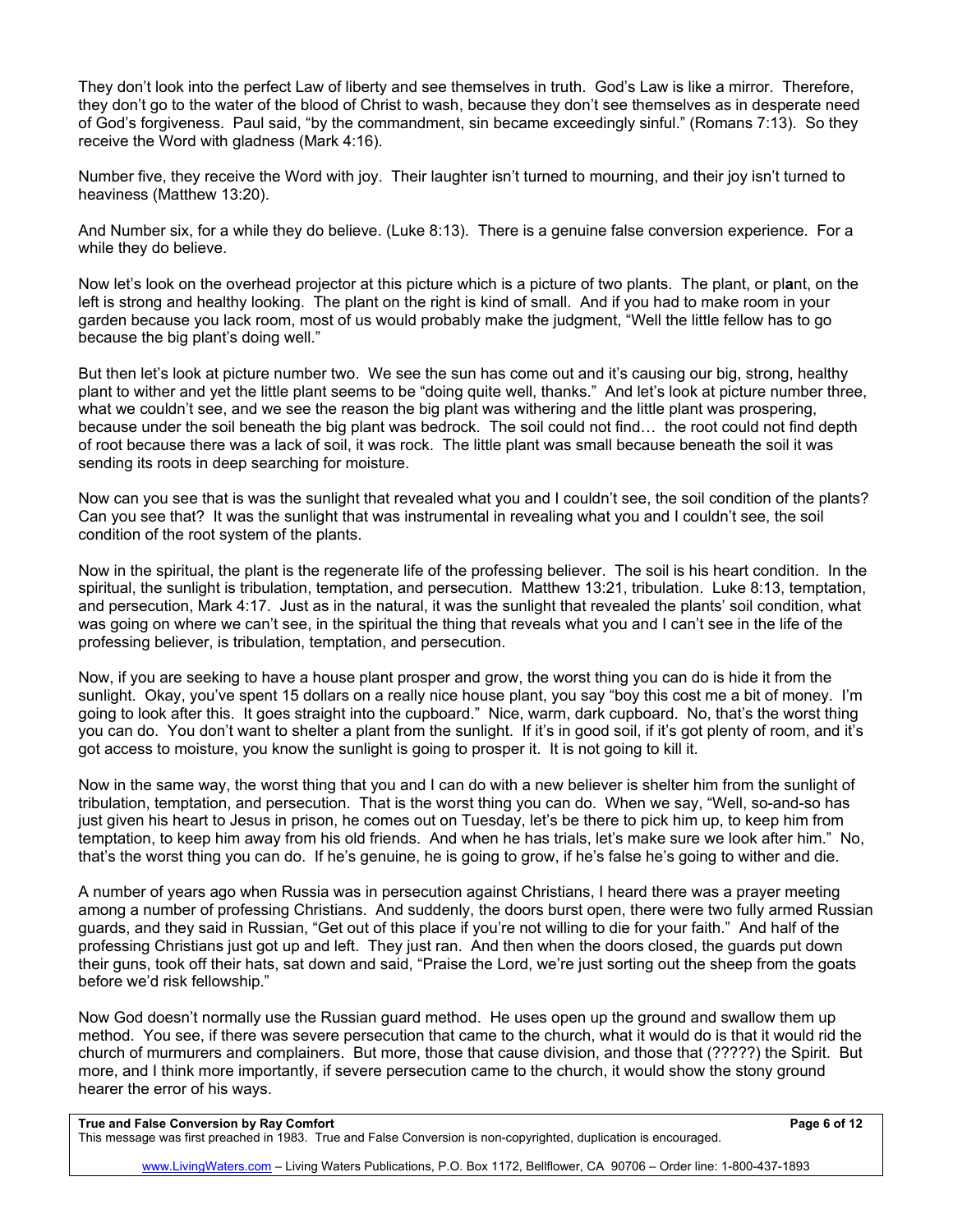Can you imagine the tragedy of leading someone to Christ, so you think. You don't give him Law before grace. You don't give him the knowledge of sin. You don't show him that he's violated the Law of a holy God, that he has sinned, and sin is transgression of the Law. You just say, "Hey, you've got a God-shaped vacuum in your life. Jesus can give you real peace and love and fulfillment, you just give your heart to Him, and He'll help you with your problems, He'll be with you in trials, and you'll have assurance of Heaven." And you lead him in a sincere prayer.

But there's something lacking in this "believer." He's got no zeal for the lost. He's a stranger to holiness. He's got no hunger for the Word. He's got no depth of prayer life. So you see it as your job, because you led him to Christ, to get him into fellowship. To make sure he's reading his Bible, to pray with him, etc. That, you see, if your job. You follow him up.

And you actually prop him up right until Judgment Day, when the sunlight of the eye of an omniscient God proves him to be the hypocrite that he is. Whose fault was it, if you propped him up until Judgment Day? Wouldn't it be better to let him fall? To not shield him from the sunlight, but let him come under the sunlight and reveal his soil condition. If he's genuine, he's going to grow, if he's false, he's going to wither and die.

For years I put my energies into professing Christians, people who'd given their heart to Jesus. Those who proved to be stony ground hearers, I'd say, "Are you reading the Word" and they'd say, "I haven't really got time. I've got TV Guide, and I've got all these other things I have to do." "So are you going to be at church," "Man, I've got a golf tournament Sunday, I can't be here. I've got swimming next Sunday." Man, no, nowadays, I just leave them. If they don't listen after the first and second admonition, I just say, "Okay, leave it," and then put my energies into the unsaved.

The Bible says, "Desire the sincere milk of the Word, if you've tasted that the Lord is gracious." A healthy lamb will have a healthy appetite. You don't have to force-feed a healthy lamb. Someone who's soundly saved will desire the sincere milk of the Word. They'll discipline themselves. The first thing I knew I had to do when I became a Christian was get myself a Bible and read it and see what God wanted me to do.

And I loved the brethren. And I knew that I'd passed from death to life because I loved the brethren. When I saw in Scripture, "forsake not the assembling of yourselves together, as the manner of some," I thought, "okay, I go to church." Surfing can take a second seat.

If a new convert even *looks* back, Jesus says he's not fit for the Kingdom. Luke 9:62, "No man, having put his hand to the plow, and looking back is fit for the kingdom." That word "fit" in the Greek is "eusetto." It means "ready for use."

You see, if you take good seed, quality seed, and cast it on stony ground, is it going to bring forth fruit? Umm umm. It can't. Now if you know what you're doing as a farmer, or if you've got substance between your ears, you'll say, "Hey, I've got to turn the soil, cast out the stones, and then when I toss some good seed in good soil it'll bring forth good fruit." Simple farming.

God says the soil of the heart of man is like stone. It says in Ezekiel 8, "I'll take your heart of stone and give you a heart of flesh." You can take the pure gospel seed and cast it on the unregenerate heart and it will not bring forth fruit. It can't. What we must do is turn the soil of man's heart using the spade of God's Law. Expose the stones of sin that are removed by way of repentance. Then he can receive the engrafted Word, which is able to save his soul.

You see, many great evangelists, men and whom I greatly admire and respect, don't really get alarmed about an 80% fall-away rate among their converts.

But I don't think the parable of the sower is given as a consolation to disappointing evangelical results. There are keys given to us to give us understanding. And if you study the good soil hearer, you'll see that he hears and understands, and that he brings forth fruit because he receives the seed into his good and honest heart. So he has a good and honest heart, he has understanding.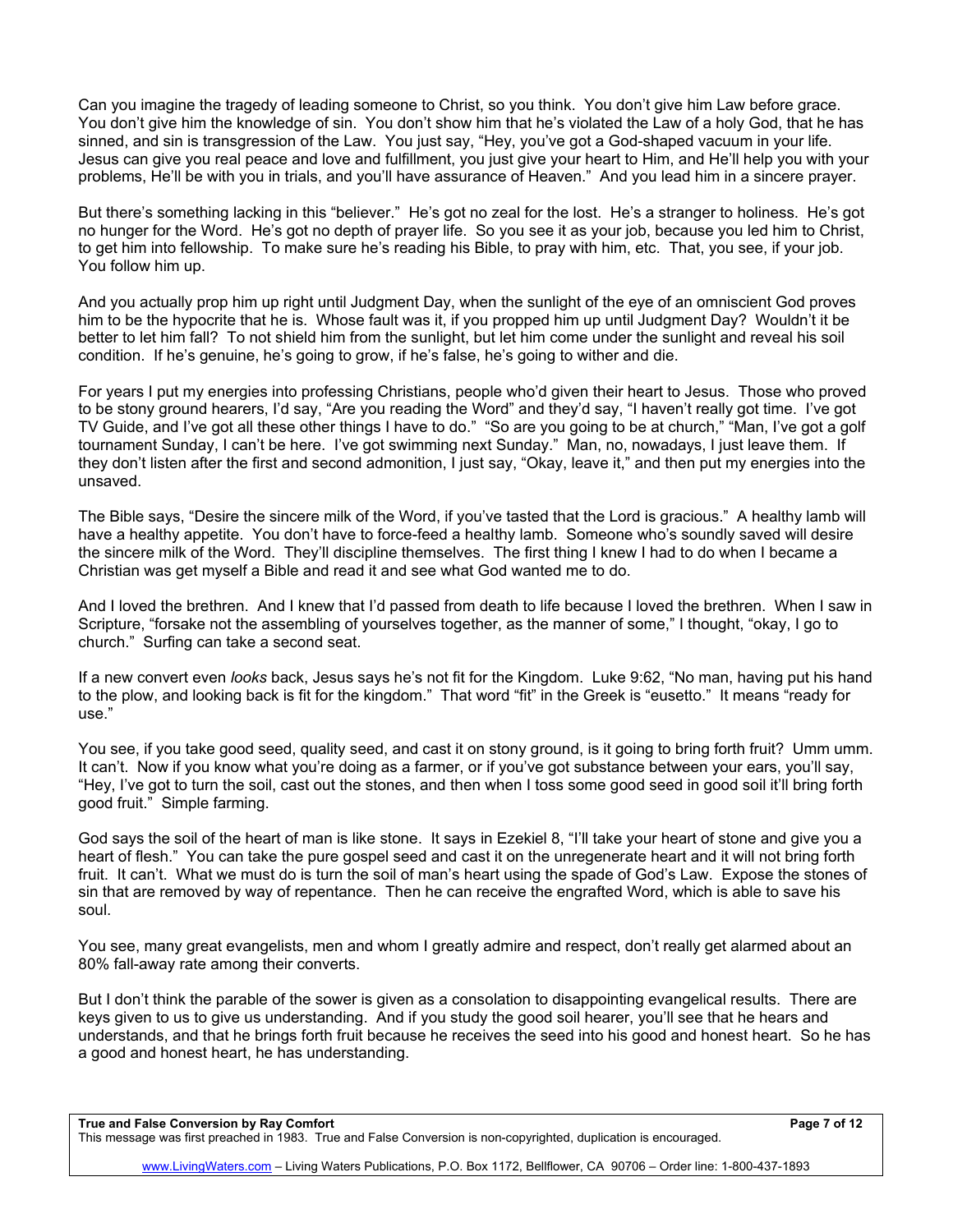Oh, so that's what's going on. Out in secular society there are those who have good and honest hearts and understanding, and they are the ones that will receive the gospel seed. That is not Biblical. Romans 3 says, "there is none that understand." How many understand? None. It says "there is none good, not one," the heart of man is "desperately wicked, deceitful above all things."

So the virtues of understanding and goodness must have come from without the heart, not from within, because it is not in the heart of man to have understanding and goodness. What is it that produces understanding? It's the schoolmaster. The Law is our schoolmaster to bring us to Christ. That's the function of a schoolmaster, to bring knowledge. "By the Law is the knowledge of sin." God said, "My people are destroyed through lack of knowledge of my Law." (Hosea 4:6)

What the Law does, is it brings the light of understanding. The Commandment is a lamp, the Law is light. And when a man comes under the sound of God's Law, he sees that he's sinned against God, that God requires truth in the inward parts and considers lust to be the same as adultery, hatred to be the same as murder, that if you just take one thing that belongs to somebody else, irrespective of its value, you're a thief, and you'll not inherit God's Kingdom. If you tell one fib or white lie you're bearing false witness, and all liars will have their part in the Lake of Fire. Transgressors of God's Law, workers of iniquity.

Jesus said, "Many on that day will say 'Lord, Lord.'" He'll say, "Depart from me you worker of lawlessness, I never knew you." When he understands he's sinned against God, when the soil of his heart has been turned by the Law, the stones of sin exposed, he then removes the stones of sin through repentance, and is able to receive the seed that can save his soul, which is the good soil hearer.

So the essence of what I'm saying is that God has placed within the hands of the church weapons that are not carnal, but mighty through God of the pulling down of strongholds and under God with the help of the Holy Spirit, you and I can determine the soil the seed is going to fall upon, by using God's Law as a spade to turn the soil of an unregenerate heart.

Remember what George Whitfield said. "That is the reason we have so many mushroom converts." Because their stony ground is now plowed up. They have not got a conviction of the Law, they are stony ground hearers.

A friend of mine, he once came to me, he said, "Ray, there's something wrong with my Christian life." He says, "I'm kind of lacking in the zeal you guys have got." And I say, "Hey, Richard, have you got love, joy, peace, patience, goodness, gentleness, faith, meekness, and temperance?" He said, "Well, no, I haven't got eight of those fruits." There's only one that he had. And I said, "Well, Richard, by your own confession, I don't see any grounds for you to call yourself a Christian."

Now he did actually have another fruit of the Spirit at that particular time. He exercised the fruit of self-control, because afterwards he said he wanted to re-arrange my face. But he didn't. He went home, he examined himself to see if he was in the faith, concluded he wasn't, repented before Almighty God, and within three months he was such a fruit-bearer our church put him in charge of our coffee bar outreach ministry.

That's why the Bible says examine yourself and see if you're in the faith. Colossians 4:5 says, "Walk in wisdom towards them that are without, redeeming the time." Now I used to think "them that are without, that's the ungodly. That's the secular society." No, a stony ground hearer, a false convert can be within your church, within your youth group, and without the body of Christ.

The Bible says, "Walk in wisdom towards them that are without, redeeming the time." If anyone will steal your time, it's a false convert. He wants counsel, he wants counsel, he wants counsel. He's always coming because he's got problems, problems, problems. I've spent many hours counseling people who didn't need counseled, they needed repentance.

Remember the big plant? What does it need? "Fertilizer! Needs more fertilizer. Put fertilizer up to the top of the plant. That'll help it." Umm umm. You can have a false convert and say "we're going to follow him up. We're going to follow him and follow him. We need more follow-up." No, that's not the problem. He doesn't need fertilizer. The problem is the soil, his heart condition. He needs repentance.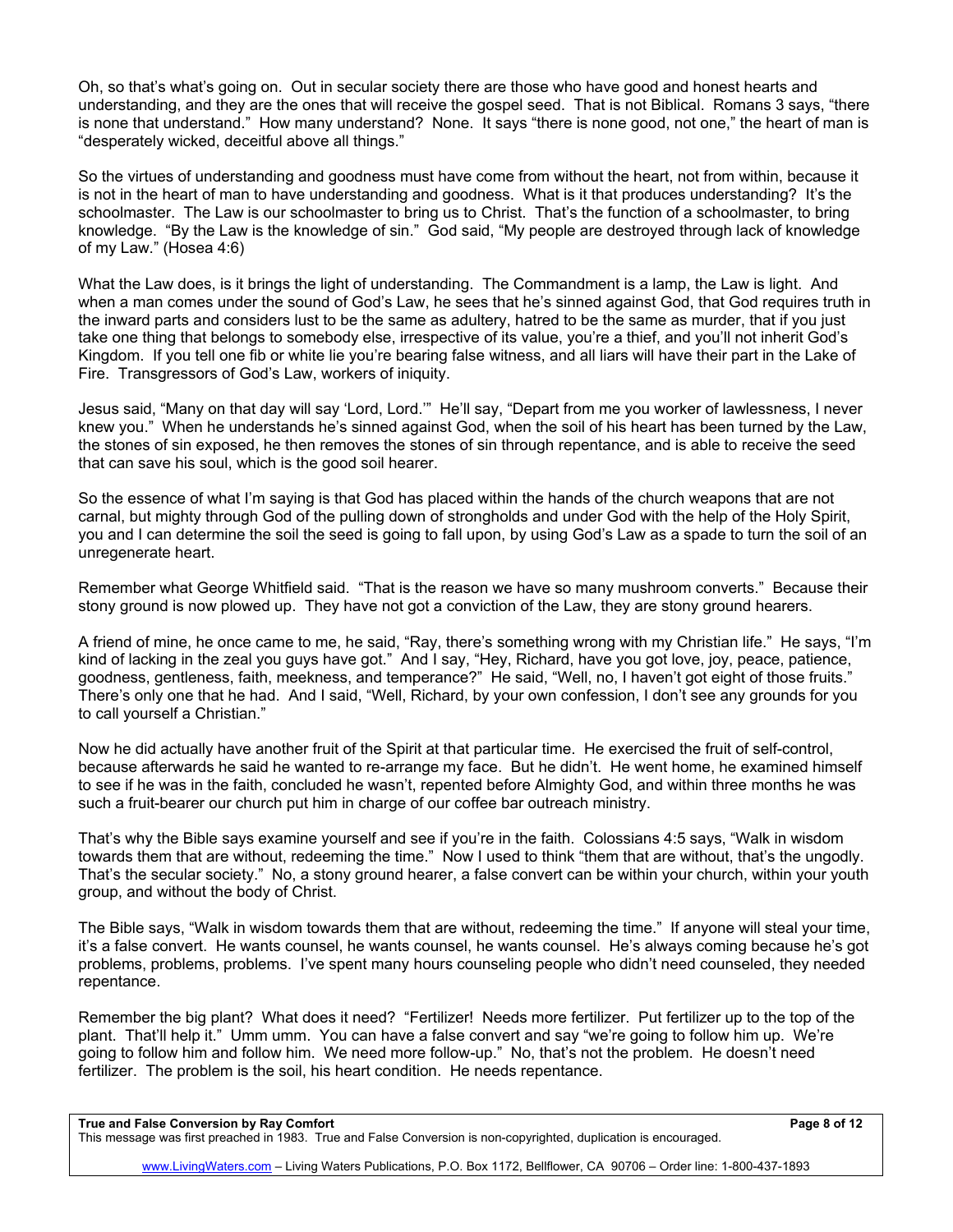Follow-up is not Biblical. It's not. You check it out. You won't find follow-up in Scripture. You can find feeding, nurturing, discipling, but you'll not find following new converts. David Wilkerson, when he heard the *Hell's Best Kept Secret* teaching, the first thing he said to me when he called me from his car phone when he heard the tape in his car, he says, "I thought I was the only one who didn't believe in follow-up." It's not Biblical.

Follow-up is merely a sad testimony of the confidence modern evangelism has both in its message and in the keeping power of God. If He is the author of their faith, He'll also be the finisher. "God is able to save to the uttermost them that come to God by Him. He is able to keep them from falling and present them faultless before the presence of His glory with exceeding joy." If God has saved them, God will keep them. The Ethiopian eunuch was left without follow-up. Why?

Because if he's genuine, he's going to last, if he's false, he'll wither and die. And the stony ground hearer doesn't need follow-up. By follow-up, I don't mean just looking after someone in the area of making sure they go to Bible. I mean it's when you have the job of following someone who gave their heart to Jesus in a crusade or at church. You go around to their place next week, and knock on the door, and say, "Excuse me, you should really get into fellowship now. Could you open your door? I can see you hiding under your bed."

I mean, it's the most disheartening job in the world following up modern decisions for Jesus. They're always out when you call them on the phone. They don't need fertilizer, they need good soil.

A number of years ago, I had a pastor, a senior pastor, I was on staff at a large church, who was the most Godly shepherd you could imagine. Real Godly man. Now I want to tell you about… how much he weighed and how big he was for a reason. He was about 5'11", maybe 6 feet, his name was Peter Morrow, lovely man of God.

But he didn't weigh too much. I think he weighed about maybe 120 lbs. He used to joke about his lack of weight. He could eat and eat and eat and not put on weight. He must have a glorified body or something. But imagine, he only had one stripe on his pajamas. He had to run around in the shower… he had to run around in the shower to get wet.

A number of years ago, there was a knock on the door of his home. It was 3:00 AM. Early hours of the morning. His son went to the door. He says, "Yeah?" And this guy says, "I want some counsel from your father." Now this teenage boy knew the heart of his father, he knew he was a shepherd and he wouldn't mind rising at 3:00 AM to give counsel to someone, one of his sheep. So he said to the guy, "Just go into the living room and wait for him."

He woke his father up, the father got up, walked to the living room, and as he did so, from behind the door came down a 14 inch machete blade across his face. Sliced his fingers, cut his throat. His sons came running into the living room because they heard him screaming, faced with the blood of their father all around the walls. It was such a horrific thing.

They grabbed the guy thought had murdered their father, and they just about killed him. He was screaming, "I can't breathe," and they said, "Die, die then." He got arrested. The father actually lived. Just had literally hundreds of blood transfusions. He lived.

But the next day, another pastor called me. He said, "Did you hear about last night?" I said, "Yeah. I can't believe that." I said, "That's heavy." He says, "Well, you won't believe this." He said, "The guy that did it was in my church. He's one of my flock." I say, "You're kidding." He says, "Man it's heavy," he said, "that another Christian could do that."

I said, "Hang on a minute." I said, "If someone tries to decapitate the pastor, you could probably conclude that he lacks in the area of love, goodness, gentleness…"

I mean, we've got to start taking Scripture seriously. I do not welcome people into the faith until I see fruit. It doesn't matter too much nowadays, in one sense, but wait till severe persecution comes. Wait till people have machetes, that Christians are actually preaching the whole counsel of God, and we're hated for His name's sake. They're suffering persecution because they're living Godly in Christ Jesus.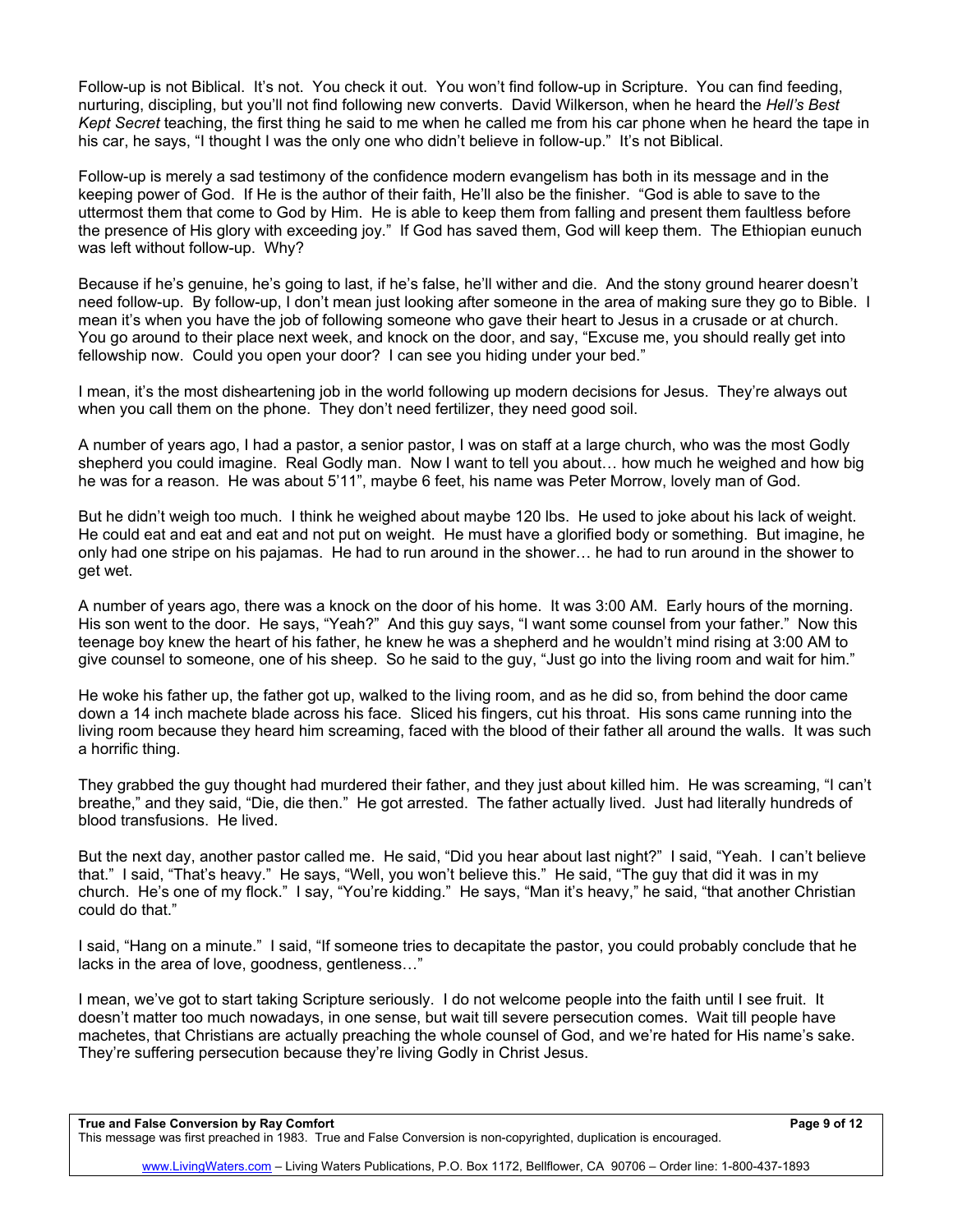You see, the Bible speaks of false brethren twice in Scripture. It speaks of false apostles, false prophets, false teachers, and false conversions. And hardly ever do we hear teaching on them.

I wished a number of years ago I had a video camera when this incident took place. I was going to cross the street, and suddenly I heard "bzzt bzzt," and I looked down the road. There was this car in the middle of the road and it sounded like there was no muffler on the thing, and the guy was driving like an idiot. So I jumped back off the road onto the sidewalk. I thought I might get run down.

The car went past me, and suddenly the guy saw who it was. He recognized me. The guy who was driving the car was the classic stony ground hearer, a false convert. I'd heard that this guy had already threatened pastors in another assembly, so I had marked him. He saw me, slammed on the anchors of his car, backed up, jumped out, and says, "Hi, Ray."

Now I wish you could have seen him. He had three Jesus stickers on the front windshield of his car. He had a big cross around his neck hanging in the forest of a hairy chest, shirt undone to his navel, and he was full of Christian clichés, and he wanted to see me for counsel. I was busy that year.

You see, a false convert wants your time. He is a tool of the devil to wear out the saints. Remember, Satan wants to wear down the saints? They are hearers of the Word, and not doers. And what they do is because they lack inwardly depth of root, they have branches and leaves.

Now I believe in Jesus stickers. If someone wants to wear a cross, that's fine. T-shirts are great. But you will find that false converts, because they lack depth of root, depth within their heart, within the soil of the heart, they have lots of branches and leaves to impress you. I mean, they'll have a big Bible.

So you don't feel intimidated, let me tell you what version this is so there's no confusion. This is a "New Pharisee's Bible," authorized King James version. Widest Sepulcher's Publishing. "Each Bible has been carefully soaked in a bath for one month and then dragged behind a car for two weeks for that special, spiritual look."

A false convert will lack fruit, but he'll have plenty of branches and leaves to impress those that are around them. Listen to Matthew 7:15-20. "Beware of false prophets who come to you in sheep's clothing but inwardly they're ravening wolves. You'll know them by their fruit. Do men gather grapes from thorn bushes, or figs from thistles? Even so, every good tree bears good fruit, but a bad tree bears bad fruit."

Listen to this. "A good tree cannot bear bad fruit." In other words, if someone's genuine, they're genuine, if they're false, they're false. "Nor can a bad tree bear good fruit. Every tree that does not bear good fruit is cut down and thrown into the fire. Therefore, by their fruits you shall know them."

Why should we know each other by our fruit? Well listen to Acts 20:29-30. "For this I know," says Paul, "that after my departure, savage wolves will come in among you, not sparing the flock. Also from among your own selves, men will rise up speaking perverse things to draw away the disciples after them."

From your own selves, men will rise up. And you look at all of the cults and sects, and false prophets. It comes from within the body. Not people who have known the Lord, have known the way of righteousness, and gone bad, but people who have had a false conversion and then failed to bring forth fruit worthy of repentance.

Wolves pick off weak sheep. That's what they do. And if I was a pastor and had my own assembly, I'm an itinerant pastor of Hosanna Chapel, I travel most weekends. But if I had my own church, I would watch those who make decisions for Jesus. And I'd watch for fruit.

And if any young guys were a little bit too close to the young girls, hold arms around her, etc., I'd just grab him, have a good talk with him. Mark those. Keep an eye on them. As I said, wolves go for the weak sheep. That's the way of a wolf.

As I said, a genuine convert will stand no matter how great the adversity. Proverbs 12:3 says, "The root of the righteous yields fruit." The stronger the sunlight, the deeper the roots will go.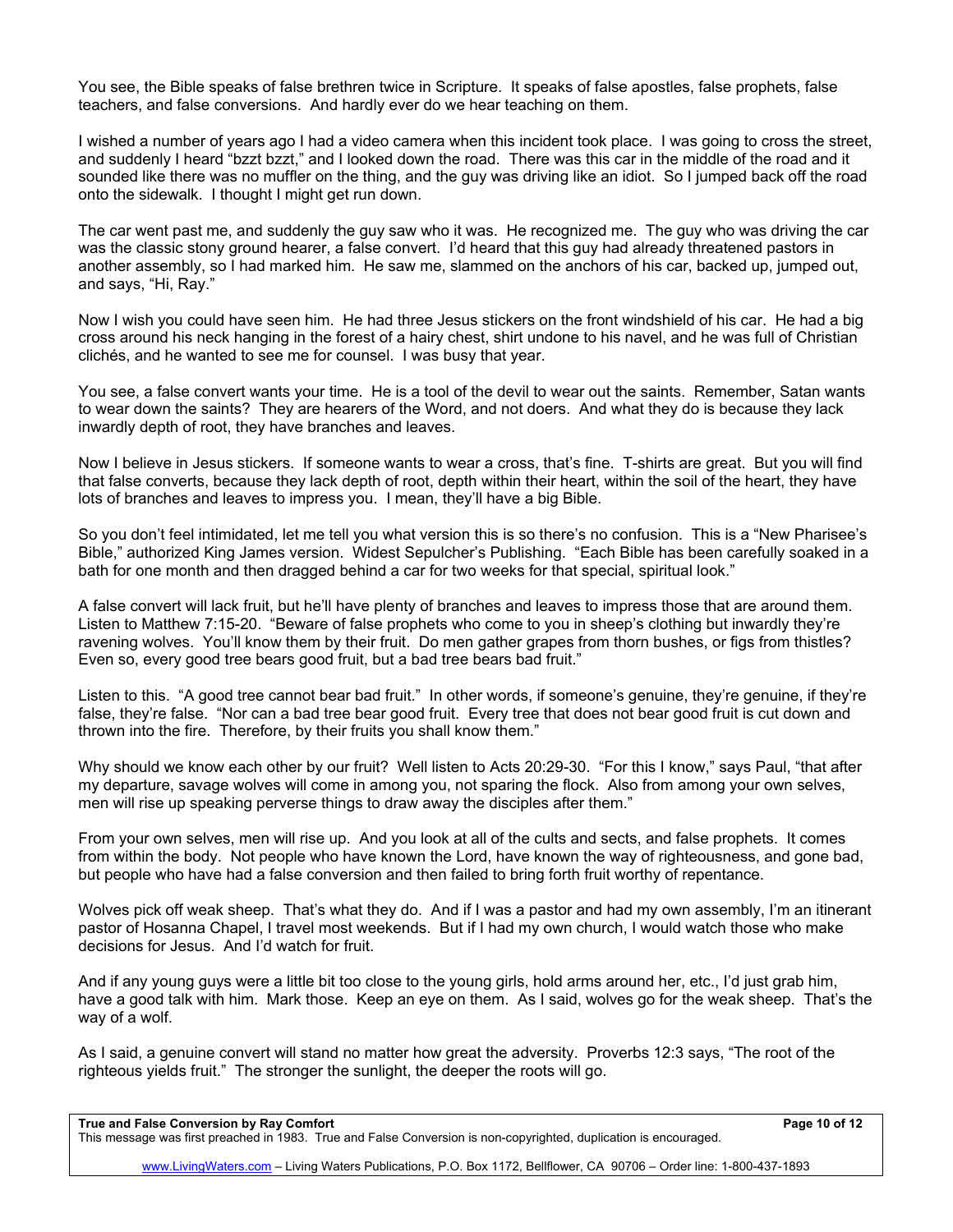Jesus sent his lambs among wolves. (Luke 10:3) That is so different from the way we treat our new converts. We try and shield them. No, he sent as lambs among wolves. Why? Because the sunlight of tribulation, temptation, and persecution will expose the false, and cause the genuine to grow.

And it did so with Judas Iscariot. He was exposed. Judas was not a Christian. He was never a Christian. How do I know? Here's a good clue. Jesus said, "One of you is a devil." That's a good clue. I remember hearing Winkie Pratney, a friend of mine, share about when he saw pictures of Leonardo De Vinci's *The Last Supper*, with Jesus and the disciples. And he'd look at the picture and say, "Where's Judas? Come on, where are you?" And he'd look for the guy with the big hook nose, wringing his hands in a corner like this.

But that is totally un-Biblical. Judas would probably be a real smooth-looking guy. He was so trusted, he was the treasurer of the disciples. He looked after them. He cared for the poor. He was concerned for the poor. When some woman did a lavish act of breaking an alabaster box of ointment, expensive ointment, over the head of Jesus, and washing His hair with her feet…

"Washing His hair with her feet…" You didn't even notice. I could have got away with it. It's probably on tape. At least I'm listening. Nobody else is.

When that happens, Judas said, "Why wasn't this sold for such-and-such amount, and the money given to the poor." He cared for the poor. No, the Bible says he looked after the money. He was a thief. But he was trusted by the disciples. When Jesus said, "One of you will betray me," the disciples didn't sit there and say, "Yeah. I know who he's talking about. Old hook-nose over there. I knew it was hook-nose."

No, they didn't say that. They said, "Is it I, Lord? Is it me?" He said, "It is he who puts his hand in the dish." Judas did that. They didn't say, "oh, yes." No. When Judas went out to betray Jesus, Jesus said, "what you do, do quickly." They thought he'd gone to give money to the poor. Judas was such a good guy. He fooled everyone but the Lord.

Turn to Colossians 4, sorry, Colossians 4:7. And let's look at how Paul put his seal of approval on those who professed to be in the grace of God. Colossians 4:7. And watch how Paul puts his seal of approval on certain believers.

"All my state shall Tychicus declare unto you, who is a beloved brother, and a faithful minister and fellow servant in the Lord: Whom I have sent unto you for the same purpose, that he might know your estate, and comfort your hearts." So Tychicus is a faithful minister and a fellow servant of the Lord.

Verse 9, "With Onesimus, a faithful and beloved brother, who is one of you." You see, nowadays, it doesn't matter too much who comes into the faith and who we commend and who we don't. But then, it did, when Christians were being thrown to the lions, being killed for their faith.

"They shall make known unto you all things which are done here. Aristarchus my fellow prisoner salutes you, and Marcus, sister's son to Barnabas, (touching whom you received commandments: if he comes to you, receive him;). And Jesus, which is called Justus, who are of the circumcision. These only are my fellow workers unto the kingdom of God, which have been a comfort unto me. Epaphras, who is one of you, a servant of Christ, salute you, always laboring fervently for you in prayers, that you may stand perfect and complete in all the will of God. For I bear him record, that he hath a great zeal for you, and them that are in Laodicea, and them in Hierapolis. Luke, the beloved physician [who didn't need an introduction], and Demas, greet you."

There was no seal of approval upon Demas. And if you study 2 Timothy 4:10 you'll see, "Demas has forsaken me, having loved this present world." And it's as though Paul looked at Demas and thought, "Yeah, I really don't know about you. There's something not quite right. I'm not going to say, 'If Demas comes to you, receive him.'" "Demas has forsaken me, having loved this present world." A false convert. He didn't just look back, he went back. He was not fit for the Kingdom, and the word "fit" is eusetto, which means "ready for use."

So we have, very briefly, looked at the characteristics of a false conversion. And now, very briefly, before we close we will look at the characteristics of a genuine convert.